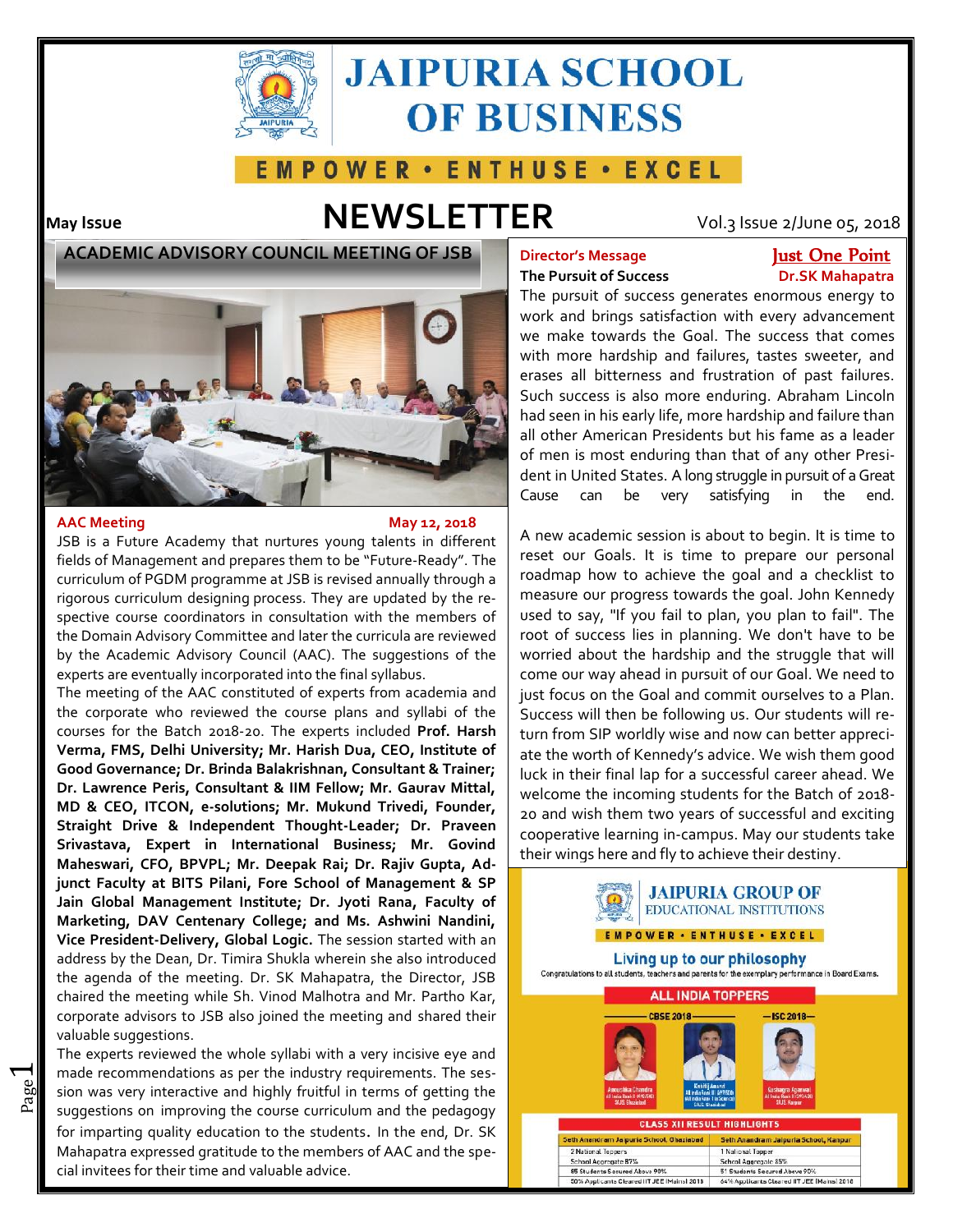## **MDP May** 4, 2018

JSB held a MDP on "**Achieving Successful through Effective Communication**" at the **Panoli Mills, Gujarat unit of Ginni Filaments Ltd**. The training was delivered by Dr. Timira Shukla, Professor & Dean (Academics) and Prof. Yusuf Mehdi, Assistant Professor, JSB. Mr. Arun Nag, Unit Head at Panoli Mills addressed the gathering and emphasizing the need for improving and developing effective communication skills to be successful.

Communication is one of the most powerful skills humans possess. Today's workforce is in the throes of communication overload. They need to navigate an unending stream of information and trends in a fast-changing world. A few are born with a natural knack for effective communication, but the vast majority of successful communicators actually learn the tools and tricks to reach the pinnacle of success. The ability to communicate well is central to our capacity to perform effectively





With the kind of technological advancements, there has been a considerable increase in diversity, globalization, and fierce competition all across the world. This VUCA world poses a very big challenge for the professionals today – the challenge of communicating effectively and efficiently. An altogether new set of communication competencies are required today to achieve success. The focus of the MDP was on the basic as well as finer aspects of verbal communication that significantly contribute to achieving excellence and building and enhancing the competencies that help the professionals attain a competitive advantage.

Prof. Yusuf Mehdi, in his session, discussed the importance of interpersonal communication skills and elaborated how these skills help build interpersonal relationships which are the primary ways to get things done and to make sense of what's happening around us. He further talked about the 7 Cs of communication which make the message clear and effective. Prof. Mehdi also discussed the importance of following e-mail etiquette while corresponding electronically with colleagues, supervisors, and clients.

The next session was conducted by Dr. Timira Shukla, who emphasized the importance of listening in developing relationships. Dr. Shukla gave a few exercises to the participants which brought out the message clear - be an effective listener to be an effective speaker and be a team player to achieve success in the workplace.

The programme was attended by around 35 professionals from the manufacturing plant from different departments.

### **FACULTY NEWS**

 $\boldsymbol{\sim}$ 

- Dr. Nitin Kumar Saxena's paper titled "**Smart and Sustainable Offices: A Dynamic Perspective"** has been accepted for presentation and publication at the International Conference on **"Globalization: Prospects and Opportunities for a New India"** organized by Institute of Technology and Science, Ghaziabad.
- His another Research paper titled "**Flipped Classroom Approach: Opportunities and Challenges**" has been accepted for publication in Literary Endeavour Journal, a peer-reviewed International Journal indexed in SCOPUS and is UGC Approved.
- Dr. Anindita's Research paper titled "**Analysis of the impact of FII on Indian Stock Market**" has been accepted for the CEGR International Management Conclave in Collaboration with Springer Nature and supported by THSC, Ministry Of Skill Development and Entrepreneurship and MESC, National Skill Development Corporation.
- Dr. Nitin Kr Saxena's Research paper titled "**Precursors of Green Marketing: An Exploratory Study" has been accepted for presentation and publication in** "International Conference on Business Innovation Technology and Social Sciences, 2018 (ICBITSS '18). This conference is been organized by Gautam Buddha University, Greater Noida.
- Ms. Sweety Singh was invited to attend the **Annual TPO Meet 2018 by NNIT**, New Delhi on 12<sup>th</sup> May 2018.
- Dr. Nitin Kr Saxena underwent a **Certification Course on "Multivariate Data Analysis**" organized by **IIT Roorke.**
- Prof Bhupender Singh attended a workshop organized by AICTE titled "**Telecom Marathon 2018**" a part of the Skilling India efforts.

 $\mathbb{E}$  methods of teaching-learning, a live session was organised on 17<sup>th</sup> May 2018 by Seth Anandram Jaipuria School Ghaziabad in its  $\parallel$  methods of teaching-learning, a live session was organised on **17 th May 2018** by Seth Anandram Jaipuria School Ghaziabad in its **Live Session at Atal Labs, Vasundhara School, Ghaziabad :** To augment the teaching methods and moving beyond the conventional a very thrilling experience. Students were working on some activities which was a mix of expression, creativity and building technical knowledge through hands-on making and craft activities. Major take away from this workshop was that the students of PGDM can think of the startup wherein they can use the learning from this initiative by the Government of India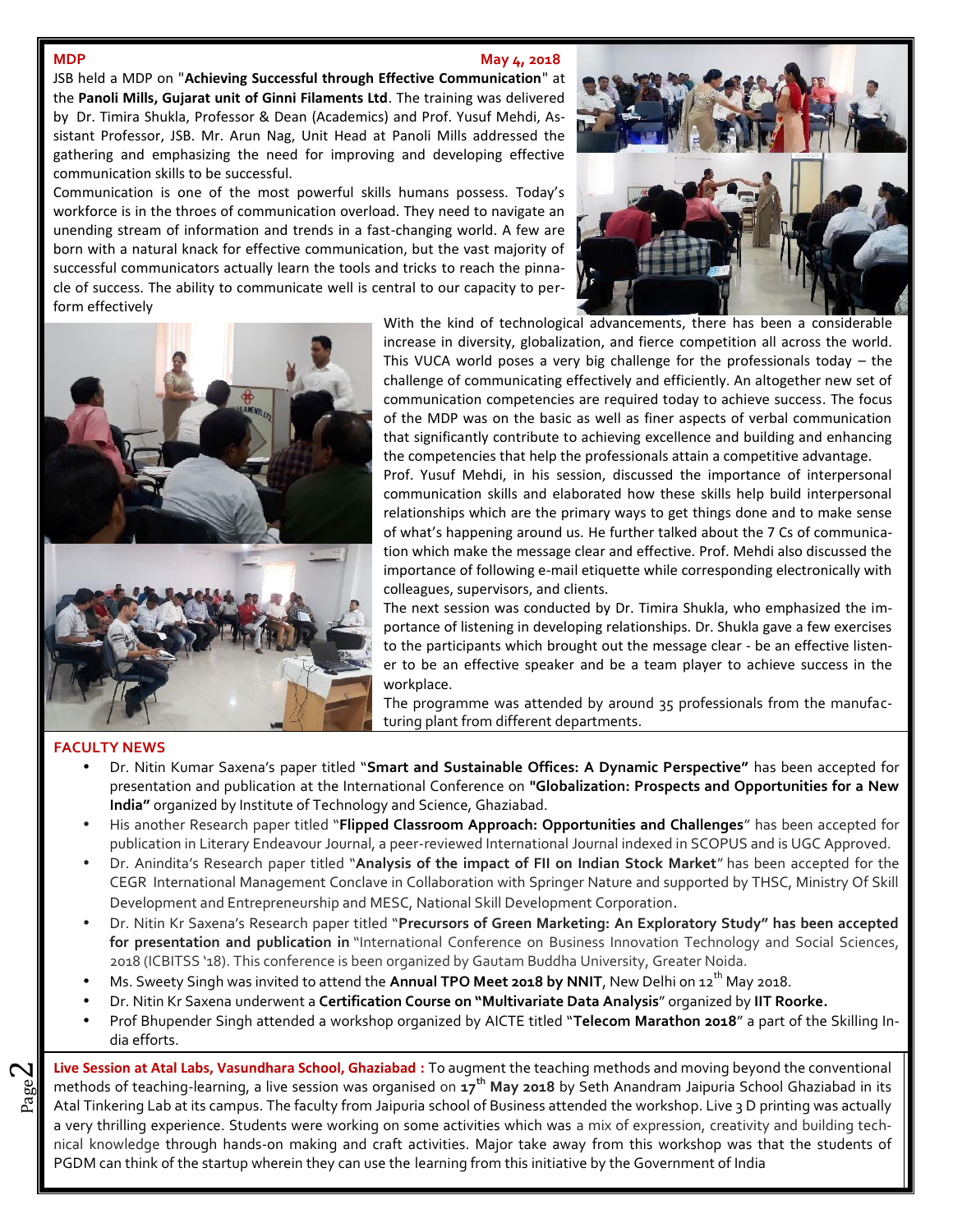

*In this issue of the JSB Newsletter, we have included blogs, articles or write ups by our faculty and staff. JSB encourages its employees to give vent to their thoughts and expressions through writing in its Newsletter.*

## **International Labour Day celebrated at JSB May 1, 2018**

Labour is the part of society on which all economic advancement rests. May Day or International Labour Day is celebrated across the world on 1st May to promote and encourage the international labour associations. Even in the current mechanical era, the importance of labour has not decreased. For example in industry, trade, agriculture, construction of buildings, bridges and roads etc. contribution of labour plays a crucial role.

To encourage the workers, JSB celebrated the International Labour Day in campus wherein all the workers participated. Dr. SK Mahapatra, Director, congratulated all the workers for their hard work and Dr. Timira Shukla, Professor & Dean (Academics) presented them with gifts as tokens of appreciation for their contribution to the institute.

**Numbers dance to the tune of concepts….they are not scary Dr Anindita, Asso Prof**

For management students sometimes numbers are very scary. This conclusion is drawn from the talk with so many aspiring students who want to pursue their career in management. Most of the time the reply which is received is that the students are really afraid of numbers an in the subjects which deals with the practical problems. Numbers are really scary, as they are always different in different problems. They need to be mugged up and then reproduced on the paper. Oh! Really it's a great ordeal.

And this is a cliché.

It's not an ordeal, it's only a havoc created in the brain. The reality is that numbers cannot be learnt or understood in isolation. Every number is placed logically and has a solution.

For example (simplest example that can be taken)

 $FV = 100(1 + 0.08)^{1} = 108.0000$ 

 $FV = 100(1 + \frac{0.08}{12})^{12} = 108.3000$ 

$$
FV = 100(1 + \frac{0.08}{52})^{52} = 108.3221
$$

What do these signify? Compound Interest-One formula and some numbers are placed in that and some variations in result are there. But if it is put like this that what would be the future value of my investment of Rs 100, if I get it compounded annually, monthly and weekly, and what is the difference in my income out of this. The picture is immediately clear.

There is logic behind every number. There is a concept based on which they are created. Once the concept is clear they can be understood clearly. Everything is application based which has one established connection with one real life situation be it with individual or an industry.

## **Career in Marketing Analytics**

ო

page **Career in Marketing Analytics**<br>Bag<br>Marketing Analytics is emerging as one of the big promising careers for Marketing aspirants. Marketing analytics requires a seamless integration of data driven decisions. Most of the organizations across the world are now using marketing analytics in their day to day marketing. Marketing dashboard, Marketing metrics are now the common language in which marketing professionals are interacting in the industry.